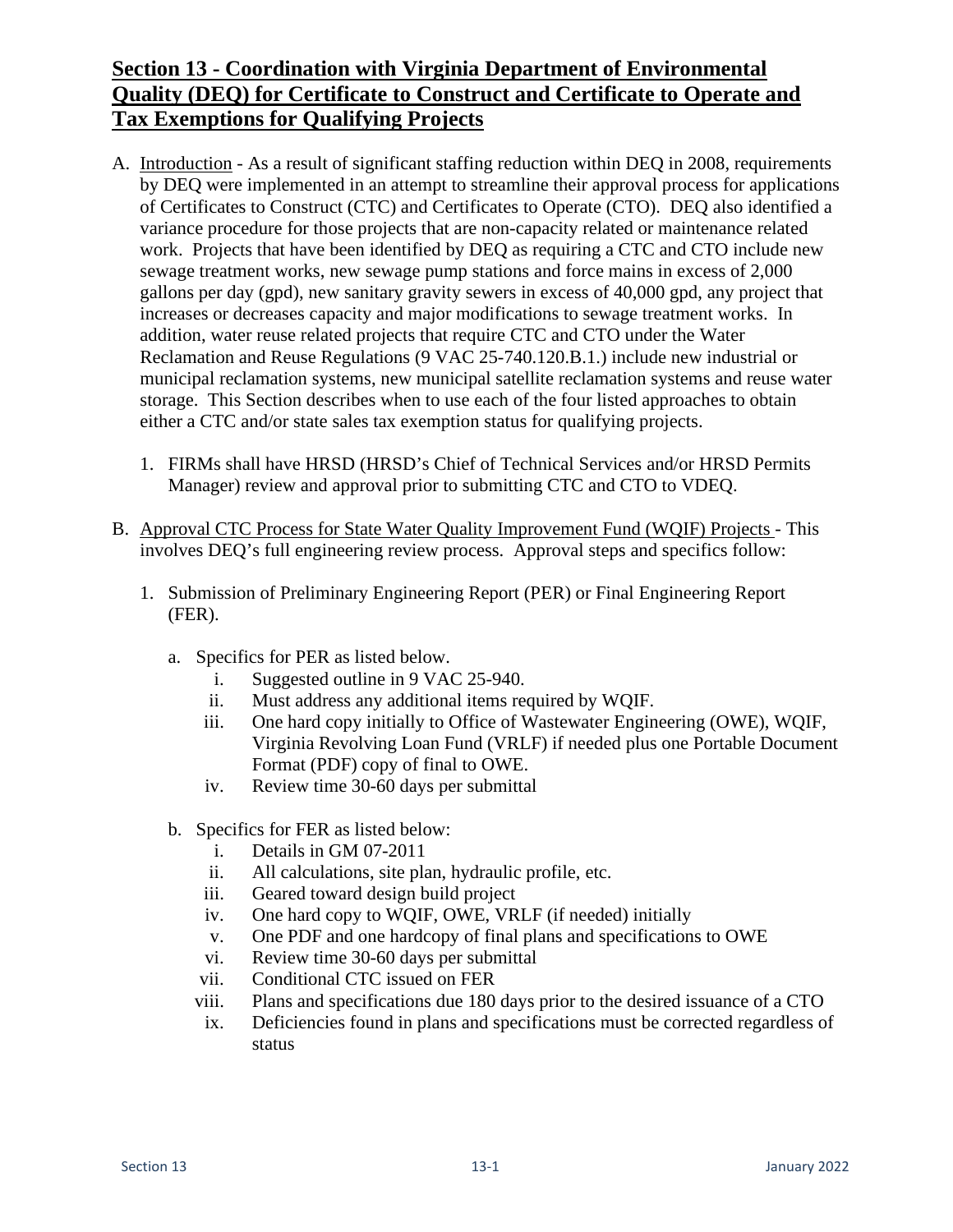- 2. Other submissions to include:
	- a. Plans and Specifications
	- b. Design calculations with explanatory text as needed
	- c. Certification statement for non-WQIF funded components
	- d. One hard copy to OWE, WQIF,VRLF (if needed) initially (half size preferred)
	- e. One PDF and one hardcopy of final plans and specifications to OWE
	- f. Review time 30-60 days per submittal
- 3. Submission of a Statement of Completion for CTO.
	- a. FIRM should contact DEQ 30-60 days prior to issuing Statement of Completion to coordinate inspection.
	- b. The inspection will be scheduled as close to the Statement of Completion issuance date as possible
	- c. Upon confirmation of the project's compliance with the CTC and after Statement of Completion is received, a CTO is issued by DEQ.
- 4. DEQ recommendations for full approval process:
	- a. Use proven technology or have design basis well established
	- b. Provide complete submittal packages
	- c. Provide complete contact information
	- d. Bring up potentially controversial issues early
	- e. Provide background and goal of project
	- f. Provide separate calculations
	- g. QA/QC all work
- C. Abbreviated Administrative Process for Non-WQIF Projects Projects that fall into this category include; Municipal Sewage Treatment Works, Sewage Collection Systems, Reclamation Systems and Satellite Reclamation Systems.
	- 1. Approval process involves:
		- a. Submission of an Application
		- b. Attachments (if applicable)
			- i. Project Description
			- ii. Pump Stations Reliability Class Worksheet
			- iii. Downstream owner acceptance
			- iv. Justification for variances from SCAT Regulations
		- c. Apply after Plans and Specifications Complete
		- d. Apply after VPDES permit obtained
		- e. For Sewage Treatment Plants (STPs), design flow must match permitted flow
		- f. FIRM must provide signature and seal on certification statement
		- g. FIRM assumes responsibility for compliance with design regulations
	- 2. CTO for Projects NOT receiving WQIF funds:
		- a. Submission of an Application
		- b. Application contains a Statement of Completion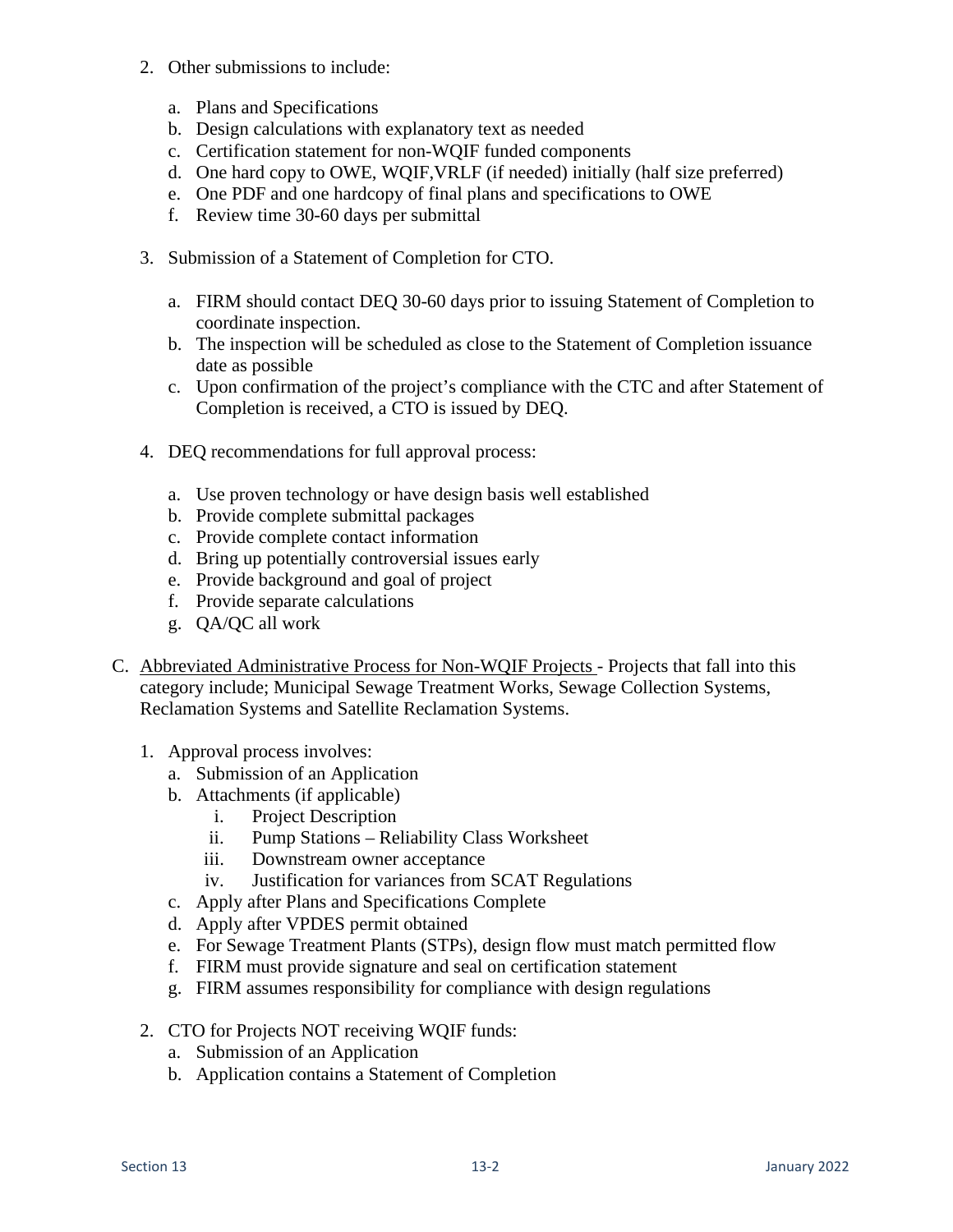- c. FIRM signs Statement of Completion to certify construction complete in substantial compliance with CTC
- d. Provide original to DEQ Regional Office
- e. Processed by Water Permit Staff
- f. Application is signed by DEQ and becomes the CTC or the CTO
- g. Turnaround time about 2 weeks
- h. If needed, the CTO will trigger issuance of a new DMR
- D. Approval Process for Non-WQIF Project That Involve Greater Than a 25% Capacity Increase or Decrease - Projects that fall under this process include new, replacement, or relocated sanitary sewer mains and force mains that are to be larger or smaller in diameter than the original pipelines; and new or rehabilitated sanitary sewage pumping stations with capacity increase/decrease. This process follows the steps of the Abbreviated Administrative Process for Non-WQIF projects as detailed above with the addition of the following requirements:
	- 1. Demonstrate that the Project meets/exceeds the HRSD Regional Sewage Flow Projection Table or was designed to another standard to be described in the CTC request letter.
	- 2. HRSD has adequate downstream capacity to convey and treat the flows.
	- 3. HRSD has consulted with the affected Locality and there are no detrimental impacts.
	- 4. In order to satisfy these additional requirements, a letter shall be submitted to DEQ that contains the elements in the template letter. The Director of Engineering for HRSD will sign the letter that is to be submitted to DEQ.
		- a. Pressure reducing pumping stations (PRS) in Exhibit A;
		- b. Pumping station replacement in Exhibit B;
		- c. New or replacement pipeline in Exhibit C.
- E. Relocation, Replacement-In-Kind, Maintenance or Emergency Projects The FIRM is to coordinate with the HRSD Contract Specialist if the construction project qualifies for state tax exempt status. Qualifying projects must be coordinated with DEQ for sales tax exempt status. The FIRM as an agent for HRSD will request a review exemption from DEQ. 1. A template letter is included as Exhibit D.
- F. On-line Resources within DEQ for Approval Process Visit VDEQ homepage [\(https://www.deq.virginia.gov/home\)](https://www.deq.virginia.gov/home) for information on Administrative Approval and status of a project submitted for CTC or CTO.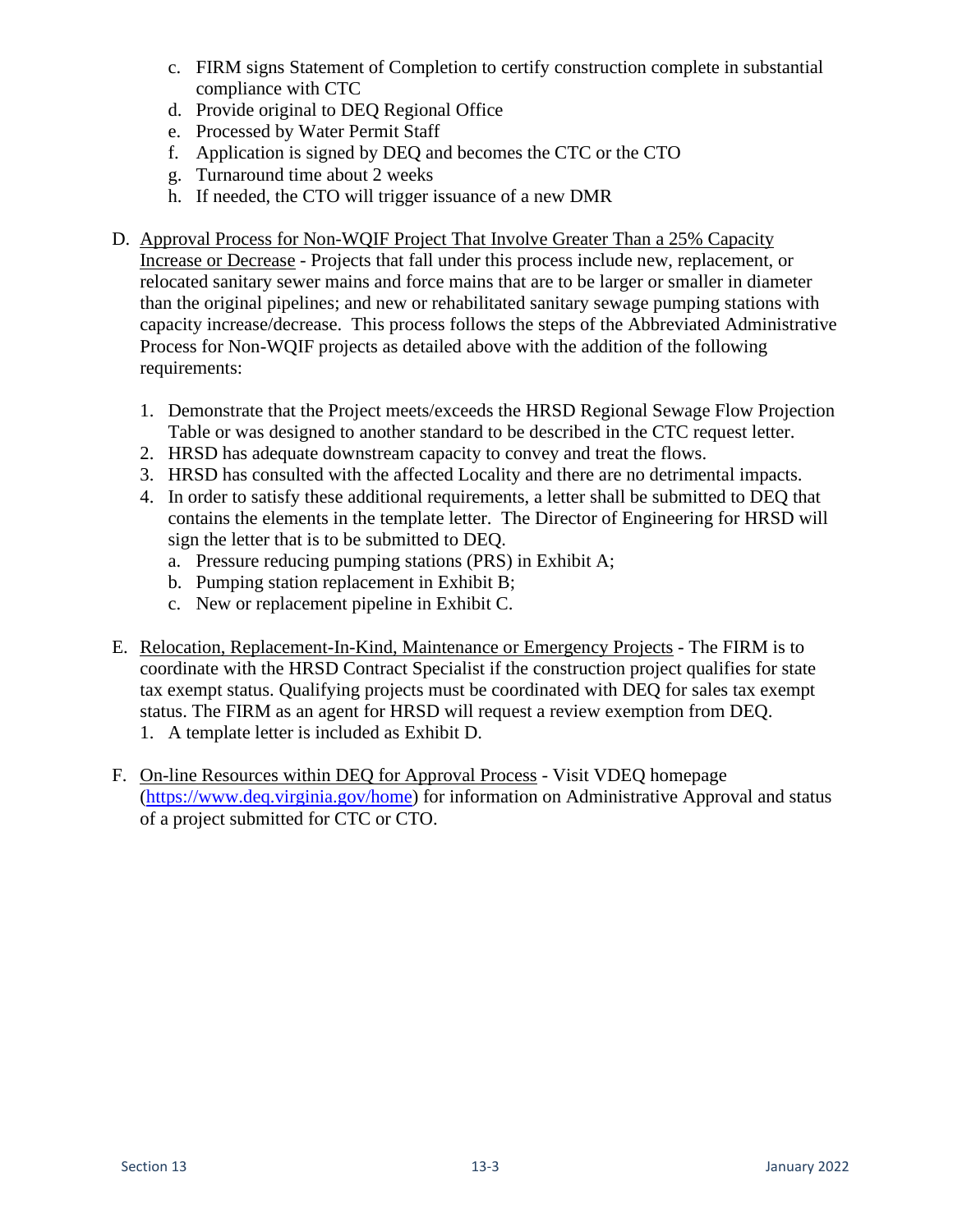#### Exhibit A

Date:

Mr. Robert Smithson, Jr. Virginia Department of Environmental Quality Tidewater Regional Office 5636 Southern Boulevard Virginia Beach, VA 23462

Re: HRSD Example PRS Replacement Project Notification of Approval and Capacity Verification in accordance with SCAT Regulation 9 VAC 25-790-90. CTC Application

Dear Mr. Smithson,

This letter is in reference to the project listed above and accompanies an application for a Certificate to Construct (CTC). Our request is supported by the following information:

The purpose of this project is to upgrade a pressure reducing station by adding an additional pump. The existing PRS is designed for 4,500 gpm at 70 feet. This project will not be adding new flows to the system; however it will allow additional flow to be conveyed.

The attached Hydraulic Analysis Review Team (HART) report provides flow and pressure conditions used to develop design conditions for this project. This analysis has been performed using available information and tools including the calibrated capacity assessment version of the dynamic regional hydraulic model. It is intended to provide a reasonable design basis for sizing replacement interceptor system infrastructure that, for various reasons, needs to be implemented prior to the approval of the Regional Wet Weather Management Plan (RWWMP).

The HRSD infrastructure downstream from this project has been reviewed and has been verified to have adequate capacity to convey and treat the current flows associated with this project. The PER dated \_\_\_\_\_\_\_ documents the criteria and analysis used in the verification of capacity. Furthermore, the facilities associated with this project will be included in the analyses conducted for the Regional Wet Weather Management Plan.

HRSD, in consultation with the City / County of \_\_\_\_\_\_\_, has reviewed the project scope, the design basis and the sewer system impacts of this proposed project. In addition, HRSD has received all necessary approvals and associated permits.

Sincerely,

Bruce W. Husselbee, P.E. Director of Engineering

CC: Chief of Planning and Analysis Chief of South / North Shore Interceptors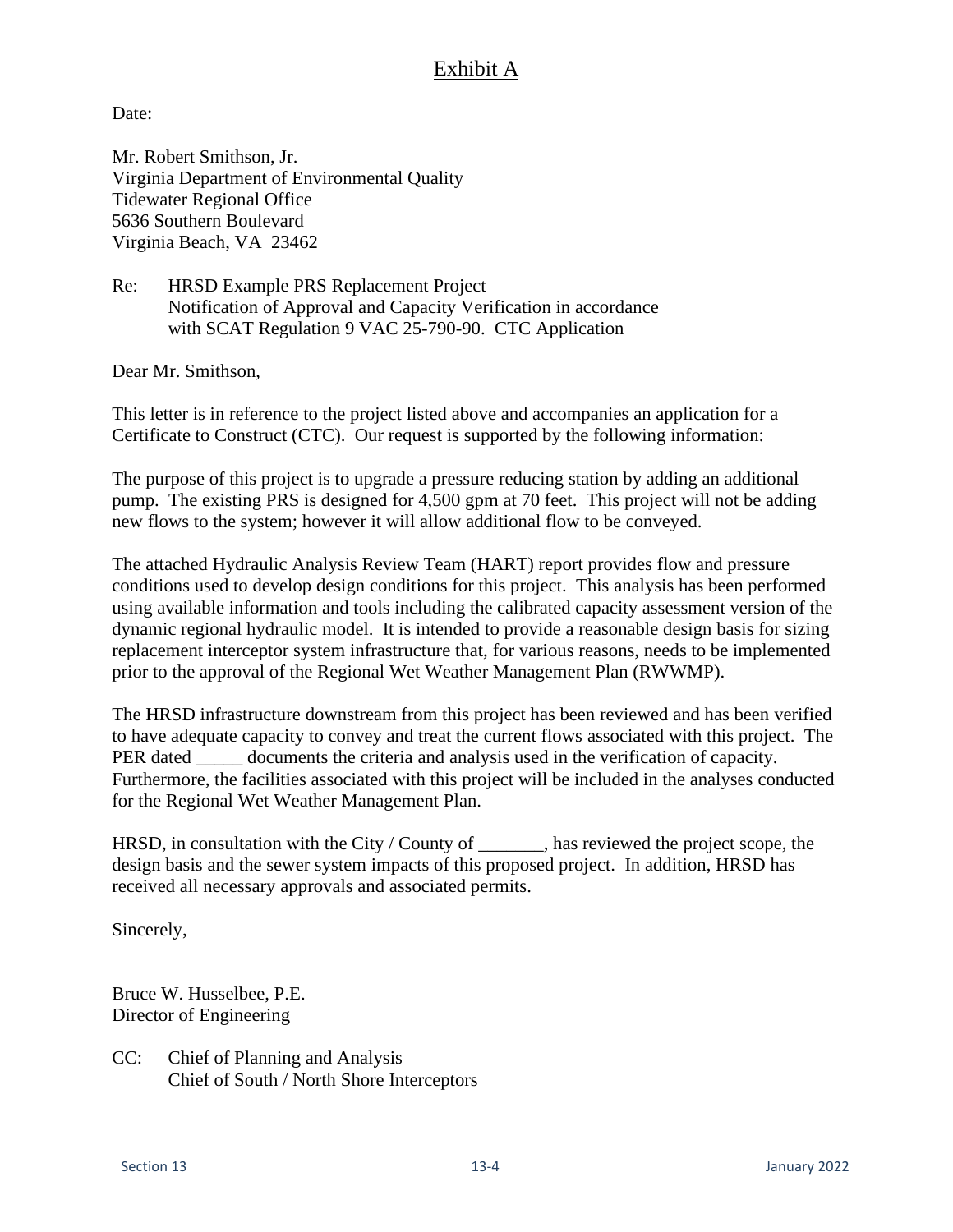#### Exhibit B

Date:

Mr. Robert Smithson, Jr. Virginia Department of Environmental Quality Tidewater Regional Office 5636 Southern Boulevard Virginia Beach, VA 23462

Re: HRSD Example PS Replacement Project Notification of Approval and Capacity Verification in accordance with SCAT Regulation 9 VAC 25-790-90. CTC Application

Dear Mr. Smithson,

This letter is in reference to the project listed above and accompanies an application for a Certificate to Construct (CTC). Our request is supported by the following information:

The purpose of this project is to replace an aging pump station which has become an operational challenge to maintain and the need to address the structural integrity of the existing wet well. The existing station has a firm capacity of <u>equal sum seperator</u> feet. This project will not be adding new flows to the system; however it will allow additional flow to be conveyed. HRSD proposes the new \_\_\_\_\_\_ PS to be designed for an interim peak flow of \_\_\_\_\_\_ gpm at \_\_\_\_\_ feet.

The HRSD infrastructure downstream from this project has been reviewed and has been verified to have adequate capacity to convey and treat the current flows associated with this project. The PER dated documents the criteria and analysis used in the verification of capacity. Furthermore, the facilities associated with this project will be included in the analyses conducted for the Regional Wet Weather Management Plan.

HRSD, in consultation with the City / County of \_\_\_\_\_\_, has reviewed the project scope, the design basis and the sewer system impacts of this proposed project. In addition, HRSD has received all necessary approvals and associated permits.

Sincerely,

Bruce W. Husselbee, P.E. Director of Engineering

CC: Chief of Planning and Analysis Chief of South / North Shore Interceptors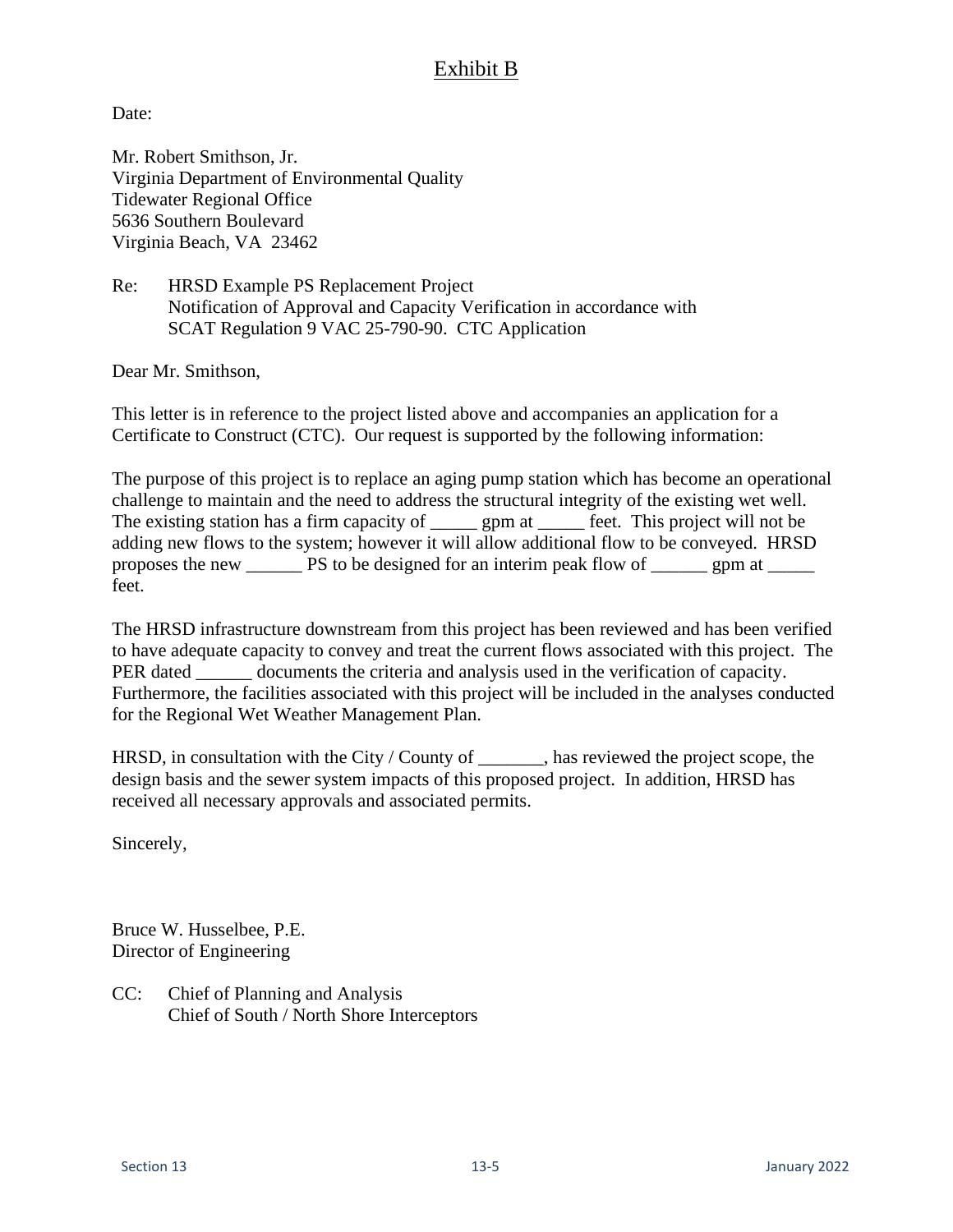## Exhibit C

Date:

Mr. Robert Smithson, Jr. Virginia Department of Environmental Quality Tidewater Regional Office 5636 Southern Boulevard Virginia Beach, VA 23462

Re: HRSD Example IFM Replacement Project CIP #Ex-001 Notification of Approval and Capacity Verification in accordance with SCAT Regulation 9 VAC 25-790-90. CTC Application

Dear Mr. Smithson,

This letter is in reference to the project listed above and accompanies an application for a Certificate to Construct (CTC). Our request is supported by the following information:

The purpose of this project is to relocate the existing \_\_\_\_\_ inch Interceptor Force Main (IFM) under the river due to conflicts with the proposed bridge construction with a \_\_\_\_\_ inch IFM. This project will not be adding any new flows to the interceptor system and is increasing the pipe size to match the existing pipe diameter at the downstream connection point of the project. The project design flow rate is \_\_\_\_\_ gpm with a design pressure of \_\_\_\_\_ feet.

The HRSD infrastructure downstream from this project has been reviewed and has been verified to have adequate capacity to convey and treat the design flows from this project. The Preliminary Engineering Report dated documents the criteria and analysis used in the verification of capacity. Furthermore, the facilities from this project will be included in the analyses conducted for the Regional Wet Weather Management Plan.

HRSD, in consultation with the City / County of \_\_\_\_\_\_, has reviewed the project scope, the design basis and the sewer system impacts of this proposed project. In addition, HRSD has received all necessary approvals and associated permits.

Sincerely,

Bruce W. Husselbee, P.E. Director of Engineering

CC: Chief of Planning and Analysis Chief of South / North Shore Interceptors